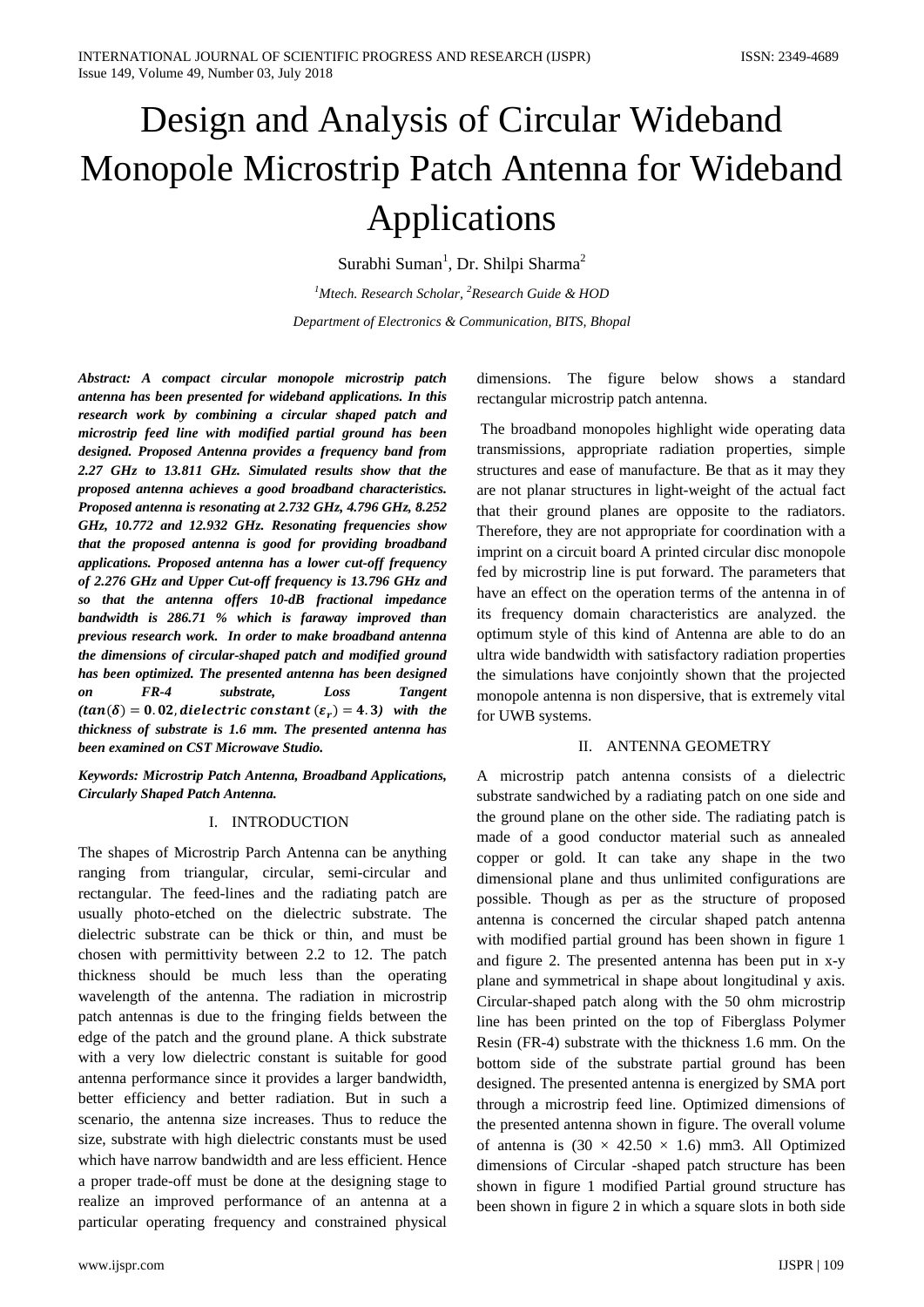have been cut and the combined optimized patch and ground antenna structure has been presented in figure 3.



Fig. 1 Geometry of the Cicular-shaped Patch (Front).



Fig. 2 Geometry of the Modified Partial Ground Structure (Back).



Fig. 3 Geometry of the Combined Patch and Square slots Ground Structure.

# III. ANTENNA EVOLUTION

In the first step a circular patch antenna with microstrip feed line has been designed with full ground structure in which the x radius is 13 mm and the y radius is 12 of a

circular shaped patch. The return loss characteristics (S11) of Antenna 1 shown in figure 4 it can be observed that no good return loss is from 2 GHz to 6.2 GHz it is due to the lower impedance matching between the patch and ground which does not suitable for wideband applications.

*Antenna 1*



Fig.4 Antenna 1 and  $S_{11}$  Return Loss Characteristics of Antenna 1

# *Antenna 2*

In Antenna 2 the Circular-shaped structure with full ground structure has been cut down below the patch shape or it can be said that no overlapping between patch and ground shown in figure 5, in order to make impedance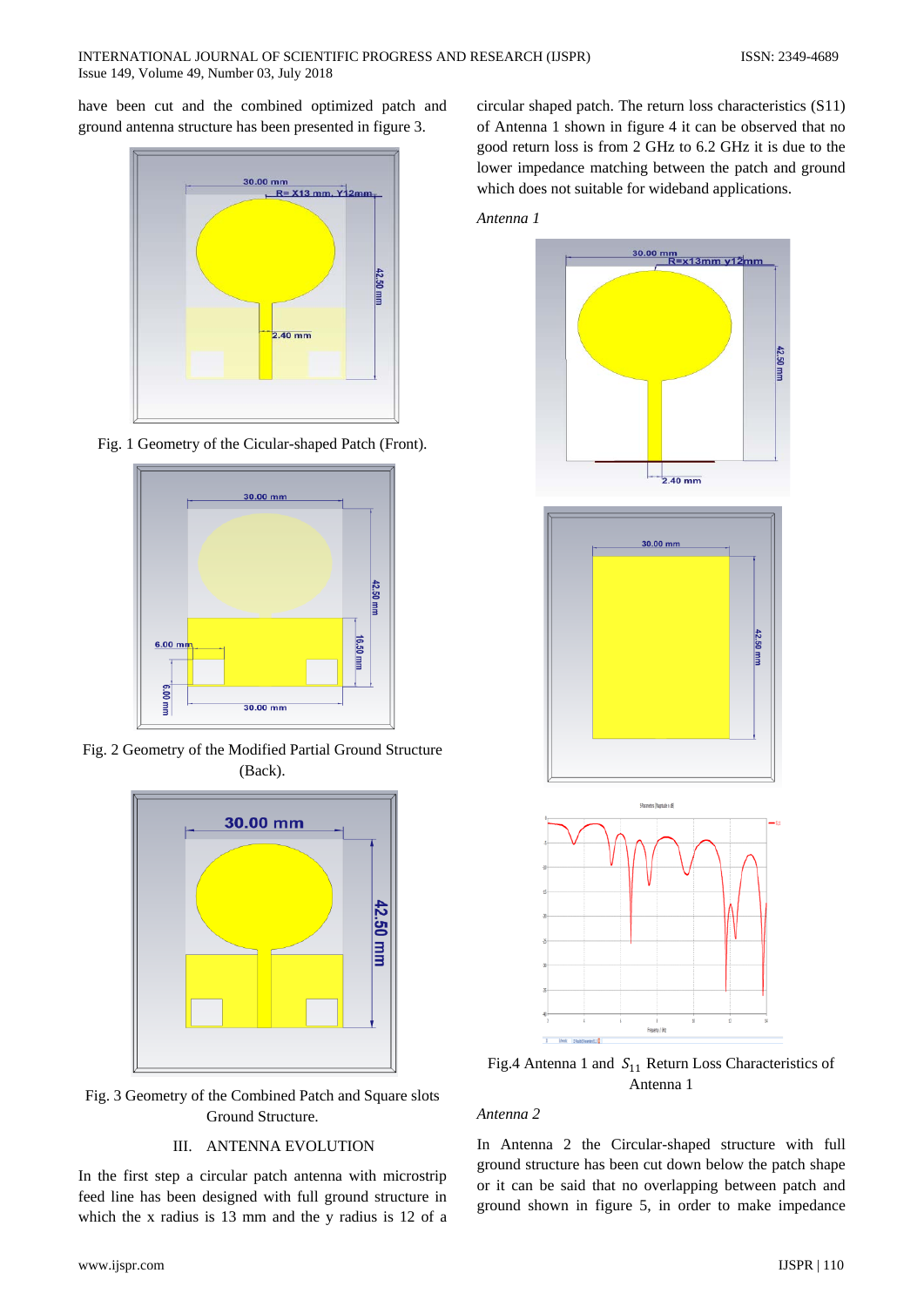matching between Patch and ground but still the return loss or S11 has lowered down from -10dB from 2.23GHz to 6.5GHz and from 7.3GHz to 13.79GHz so from here it is clear that some point of impedance matching between patch and ground required to its optimized value so that the whole S11 graph may reached to below -10dB and antenna shell be suitable for broad band applications.



Fig.5 Antenna 2 and  $S_{11}$  Return Loss Characteristics of Antenna 2

*Antenna 3*

In Antenna 3 the ground structure has been cut down to below the patch but not to down below microstrip feed line shown in figure 6. After simulated this antenna the return loss (S11) curve shows that the Impedance matching between Patch and ground has been achieved satisfactorily. As the return loss reached below -10dB from the 2.276GHz frequency range to 13.796GHz which made this antenna feasible for good broadband applications.



Fig. 6 Geometry of the Patch and Square slots Cut Partial Ground Structure Antenna 3 (Front & Back).

### IV. RESULT ANALYSIS

Return loss characteristics shows that the optimized Antenna 3 is providing good return loss curve the lower cut-off frequency is 2.276 GHz and the higher cut-off frequency is 13.796 GHz. So this antenna became a Broadband Antenna. It can be observed that the presented antenna is resonating at 2.732 GHz, 4.796 GHz, 8.252 GHz, 10.772 and 12.932 GHz in figure 11. Proposed antenna provided the fractional impedance bandwidth of 286.71% from 2.276 to 13.796 frequency bands.

$$
Fractional Bandwidth = 2\left(\frac{f_H - F_L}{f_c}\right) \times 100\frac{100}{100}
$$
\n
$$
f_c = \frac{(f_H + F_L)}{2}
$$
\n
$$
f_c = \frac{(13.796 + 2.276)}{2}
$$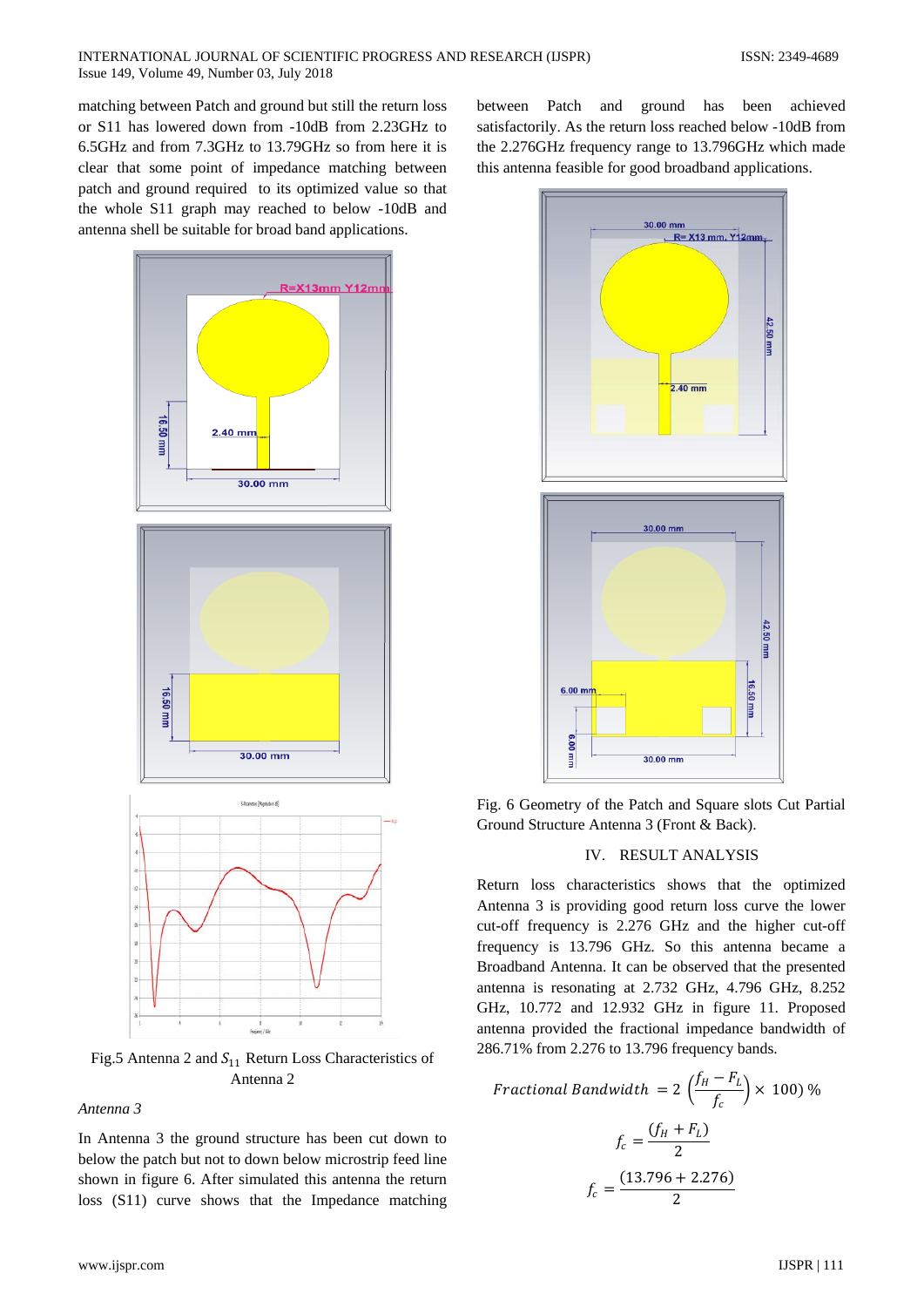

$$
f_c = \frac{(13.796 + 2.276)}{2}
$$

$$
f_c = \frac{(16.072)}{2}
$$

$$
f_c = 8.036
$$

$$
= 2 \times \left(\frac{13.796 - 2.276}{8.036}\right) \times 100\%
$$

$$
= 2 \times \left(\frac{11.52}{8.036}\right) \times 100\%
$$

### $Fractional Bandwidth = 286.71%$



Fig.7  $S_{11}$  Return Loss Characteristics of Proposed Antenna 3

2D Radiation Pattern of presented antenna has been shown in figure. At 2.72 GHz omni-directional radiation pattern has been analyzed.



Fig. 8 2D Farfield at 2.72 GHz

2D Radiation Pattern of presented antenna has been shown in figure. At 4.78 GHz omni-directional radiation pattern has been analyzed.



Fig. 9 2D Farfield at 4.78 GHz

2D Radiation Pattern of presented antenna has been shown in figure. At 8.25 GHz omni-directional radiation pattern has been analyzed.





2D Radiation Pattern of presented antenna has been shown in figure. At 10.77 GHz omni-directional radiation pattern has been analyzed.



Fig. 11 2D Farfield at 10.77 GHz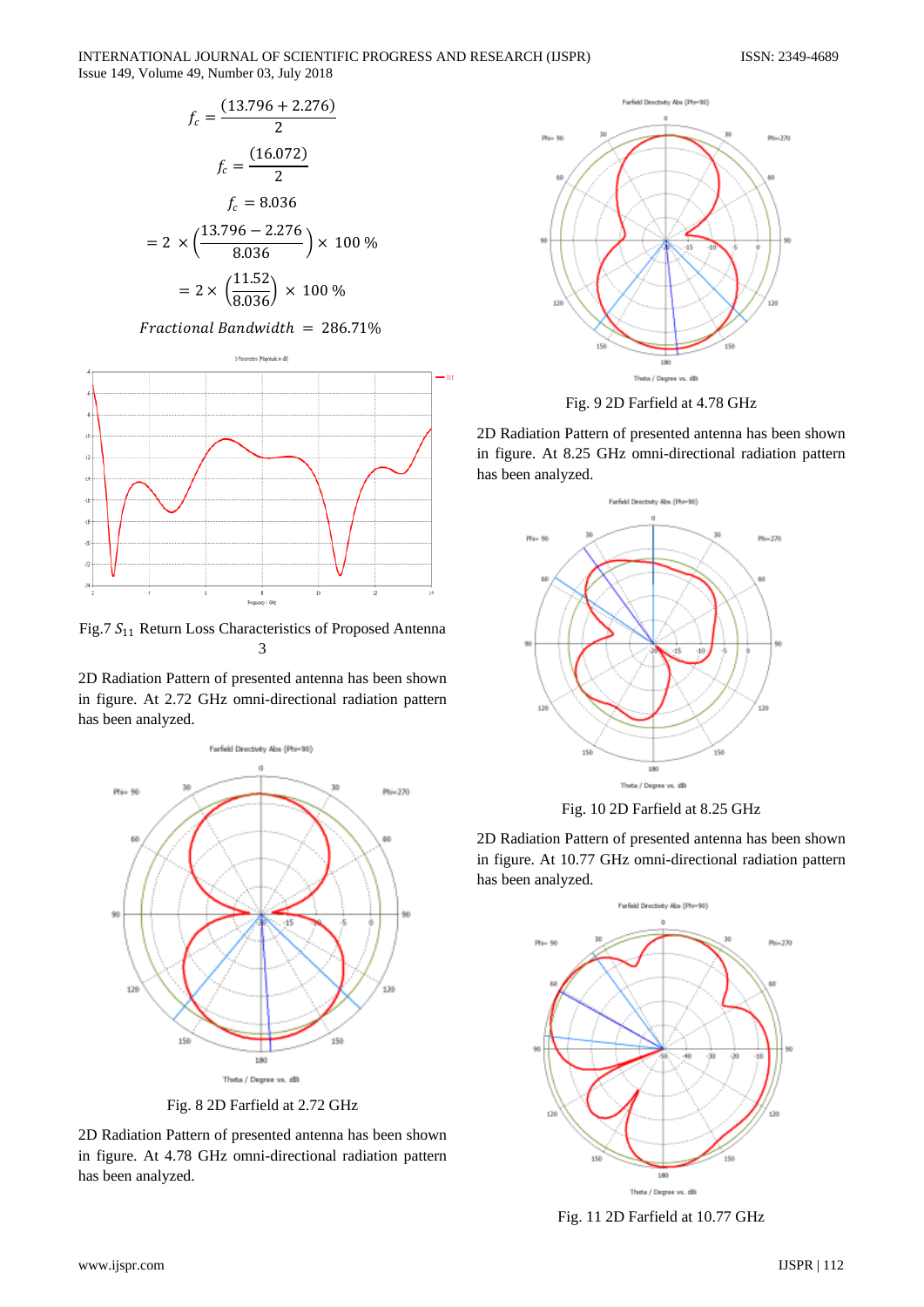3D Radiation Pattern of presented antenna with antenna structure has been shown in figure. At 2.72 GHz Omnidirectional radiation pattern has been analyzed.



Fig. 12 Farfield 3D View with Antenna Structure at 2.72 GHz

3D Radiation Pattern of presented antenna with antenna structure has been shown in figure. At 4.78 GHz Omnidirectional radiation pattern has been analyzed.



Fig. 13 Farfield 3D View with Antenna Structure at 4.78 GHz

3D Radiation Pattern of presented antenna with antenna structure has been shown in figure. At 8.25 GHz Omnidirectional radiation pattern has been analyzed.



Fig. 14 Farfield 3D View with Antenna Structure at 8.25 GHz

3D Radiation Pattern of presented antenna with antenna structure has been shown in figure. At 10.77 GHz Omnidirectional radiation pattern has been analyzed.



Fig. 15 Farfield 3D View with Antenna Structure at 10.77 GHz



Fig.16 Gain of Proposed Antenna

Table 1 Comparison Table between Previous Research Work and Proposed Work

| Parameters                       | Previous<br>Research<br>Work     | Proposed Research<br>Work                                       |
|----------------------------------|----------------------------------|-----------------------------------------------------------------|
| Antenna Size                     | 45mm * 30<br>mm                  | $42.5$ mm $*$ 30 mm                                             |
| Lower<br>Operating<br>Frequency  | 2.47 GHz                         | 2.276 GHz                                                       |
| Higher<br>Operating<br>Frequency | 9.28 GHz                         | 13.796 GHz                                                      |
| Resonating<br>Frequencies        | 2.78 GHz                         | 2.732 GHz, 4.796<br>GHz, 8.252 GHz,<br>10.772 and 12.932<br>GHz |
| Bandwidth                        | 229%                             | 286.71%                                                         |
| <b>Return Loss</b>               | $-22.5dB$ at<br>2.47 GHz         | $-23$ dB at 2.47 GHz                                            |
| Applications                     | <b>Broadband</b><br>Applications | <b>Broadband</b><br>Applications                                |